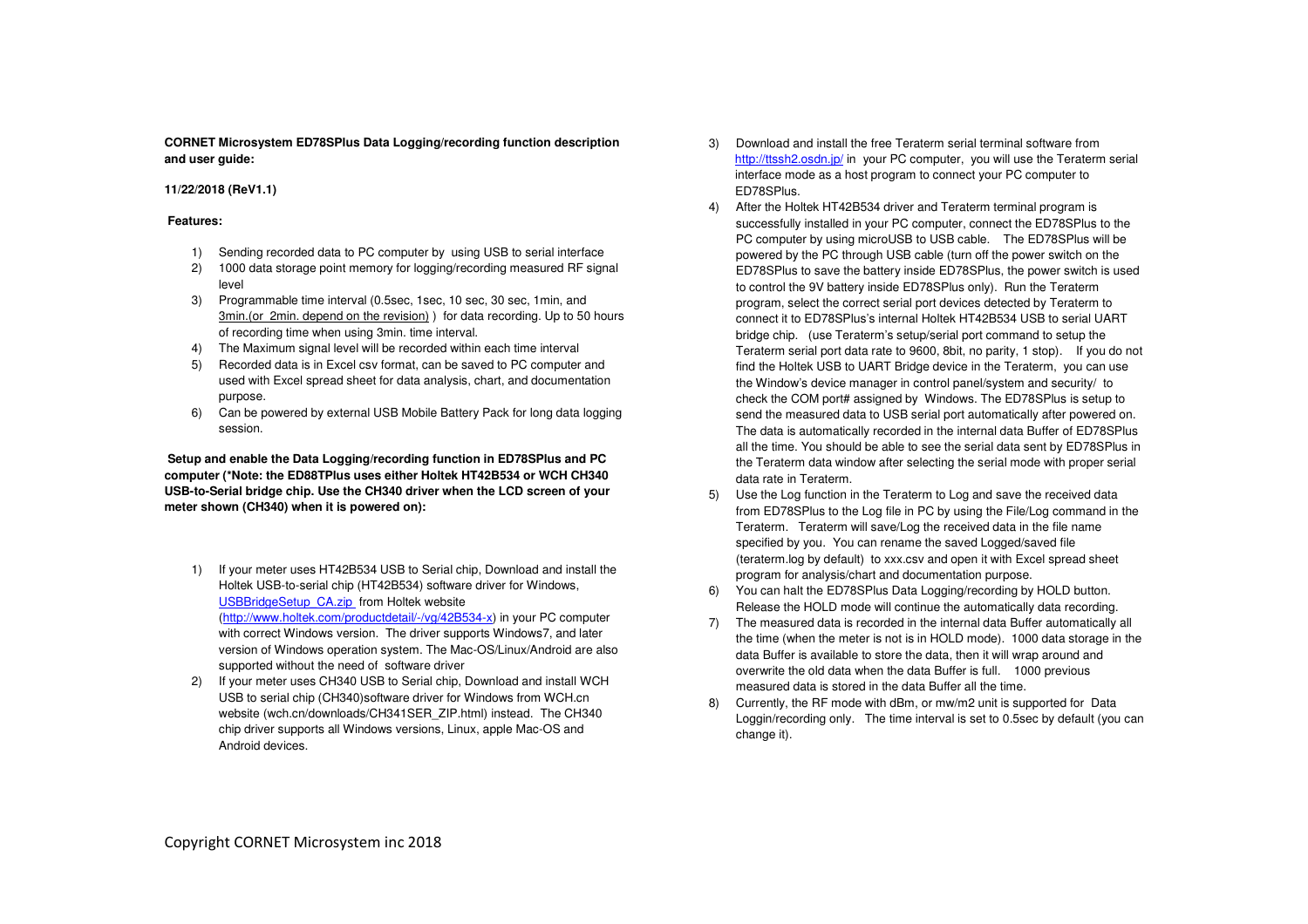## **Data Logging/Recording modes in ED78SPlus:**

- 1) There are 3 data output modes in ED78SPlus Data Logging/recording function. (a) Real time mode (b) Buffer output mode (c) Flashmem output mode.
- 2) Six programmable recording time interval for Logging/recording is available. (0.5sec. 1 sec. 10 sec. 30 sec. 1 min. and 3 min.(or 2min. depend on the revision of the meter).) Measured data is recorded to the internal data Buffer by time interval, the Maximum signal level within each time interval is recorded and saved to the internal data Buffer. 1000 data storage location in the data Buffer is available, therefore if the time interval is 0.5 sec. you can record up to 500 second of data. It is possible to store 50 Hours of data if the time interval is set to 3 minutes. You can turn off the automatic data logging/recording by setting the time interval to "OFF"
- 3) In Real time mode, the meter output the real time measured data to serial port each time interval. Both signal level and frequency of the data is output to serial port in Real-time mode.
- 4) In Buffer output mode, the 1000 recorded data in data Buffer is sent to serial port. (only signal level is output to the serial port in Buffer output mode). The output data is sent from the current data first then the previous 1000 data in backward sequence.

 The data Buffer is high speed SRAM memory, the data in data Buffer will get lost when the meter is power off. You can save the data Buffer data to Flash memory first if you want to keep the recorded data in the data Buffer after power off the meter.

- 5) In Flashmem output mode, the 1000 saved data in the internal Flash memory will be sent out to serial port. The output data is sent from current data first then the previous 1000 data in backward sequence. The recorded data in Flashmem will not get lost after meter power off.
- 6) The Typical application sequence for Data Logging/recording in the field is: power-on meter-->measure the signal around area-->get into Logger setup mode-->save the data in Buffer to Flashmem--> power off the meter--> Go back to office--> connect the MicroUSB cable from ED78SPlus to PC computer--> run Teraterm program in PC--> enable the file Log function in Teraterm--> get into meter's Logger setup mode--> select the Flashmem output mode--> start sending data to PC--> change the Logged file name from xxx.log in PC to xxx.csv --> open the renamed logged file in Excel spread sheet program using .csv format--> analyze and chart the data in Excel spread sheet.

# ED78SPlus Data Logger/Recording setup command:

- 1) Push and hold the "->" key and click the "MODE" key then release the -> key to get into the ED78SPlus Logger setup mode, use the "->" key to move the cursor, use the "<-" key to activate the selection.
- 2) Logger Setup menu:

(EXIT) Logger Setup --- exit the setup mode

- 1) Data2Send -- select data from Realtime, or data Buffer or Flashmem to serial port
- 2) Send data -- start sending the 1000 logged data from selected source to serial port, It might take a while, please wait until it is finished
- 3) Logg time -- change the time interval of recording, (0.5 sec, 1 sec, 10 sec, 30 sec, 1 min, 3 min. (or 2min. depend on the revision of the meter ), and OFF)
- 4) Clear buffer clear data Buffer to all zero
- 5) Save config -- save the new Logger setup/configuration
- 6) RESET config RESET the Logger setup/configuration to default
- 7) Save to Flashmem --- save the recorded data in data Buffer to Flash memory, so data will not get lost after meter power off

**Note1:** You can have both 1000 new data stored in data Buffer and 1000 old data already stored in Flashmem at the same time, each with its own recording time interval. You do not have to save the new data in the data Buffer to Flashmem (overwrite the data already in Flashmem) if you can connect the ED78SPlus to PC computer's USB port without losing the power of meter, ( use the internal 9v battery) and then send both the data in Buffer and in Flashmem to PC computer for analysis. This way you can effectively have 2000 data storage for Logging/recording. **Note2: Check your MicroUSB cable to make sure it is the "sync cable" for PC communication (not battery charging only cable), some of the MicroUSB cable included in USB Mobile Battery Pack is only for battery charging only, not for communication to PC compute**r.

 **Note3:** Check your USB Mobile Battery Pack to see if it will power down by itself when the output current is lower than some number. Avoid the older type of USB Mobile Battery Pack which is designed for charging the mobile phone internal battery and it will auto power down itself when the charging is done or output current is lower to some threshold. Use a USB Mobile Battery Pack (ex. PNY AD5200) which will "not" auto power down for ED78SPlus for long data logging session. (the typical current consumption of ED78SPlus is 55mA in RF mode )